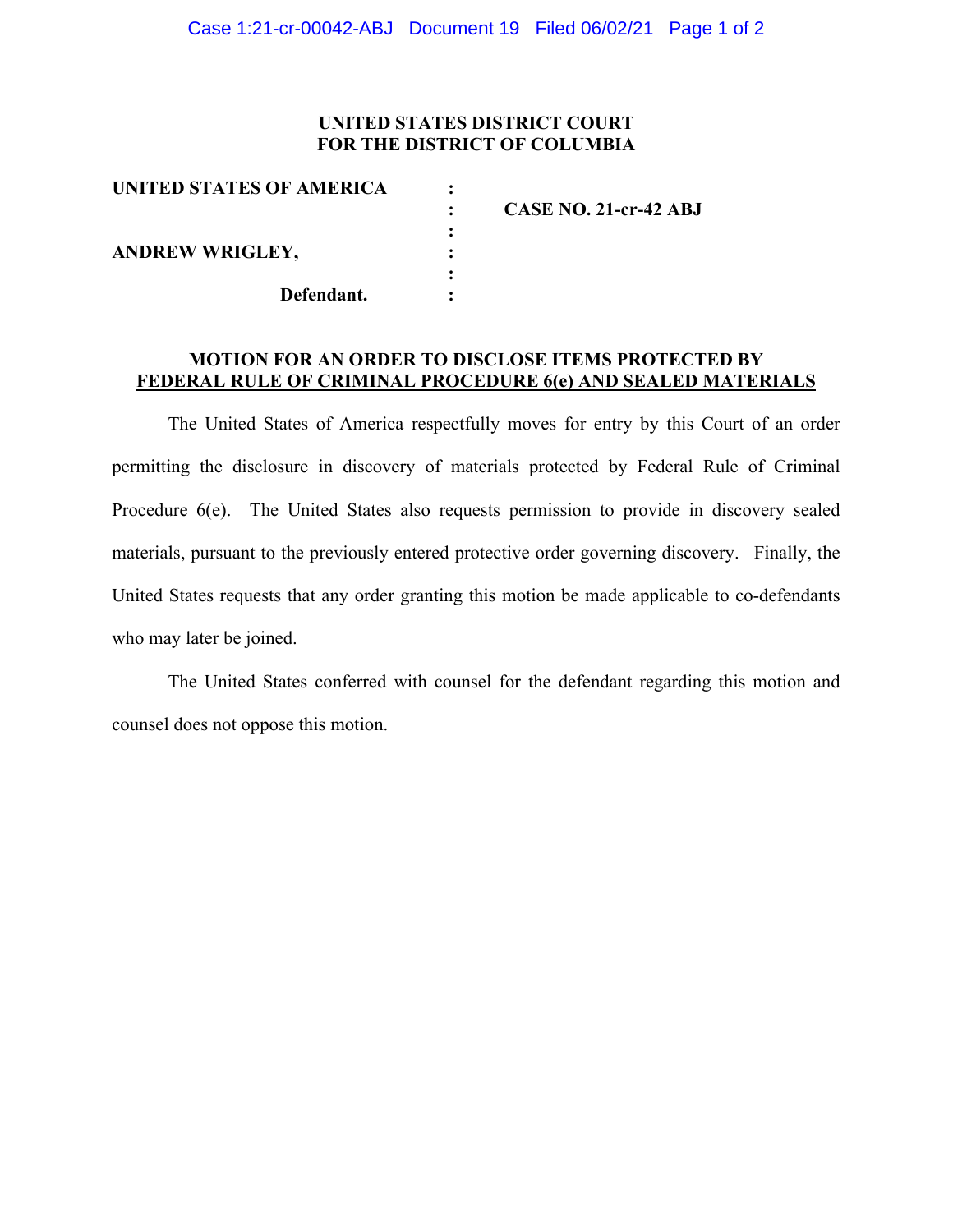WHEREFORE, the United States respectfully requests an order authorizing the disclosure

in discovery of the materials described above.

Respectfully submitted,

CHANNING PHILLIPS Acting United States Attorney D.C. Bar No. 415793

By:  $/s/$ 

MONA LEE M. FURST Assistant United States Attorney Detailee – Federal Major Crimes Kansas Bar No. 13162 United States Attorney's Office 1200 Epic Center, Suite 1200 Wichita, Kansas 67202 Mobile No. (316) 213-7420 Mona.Furst@usdoj.gov